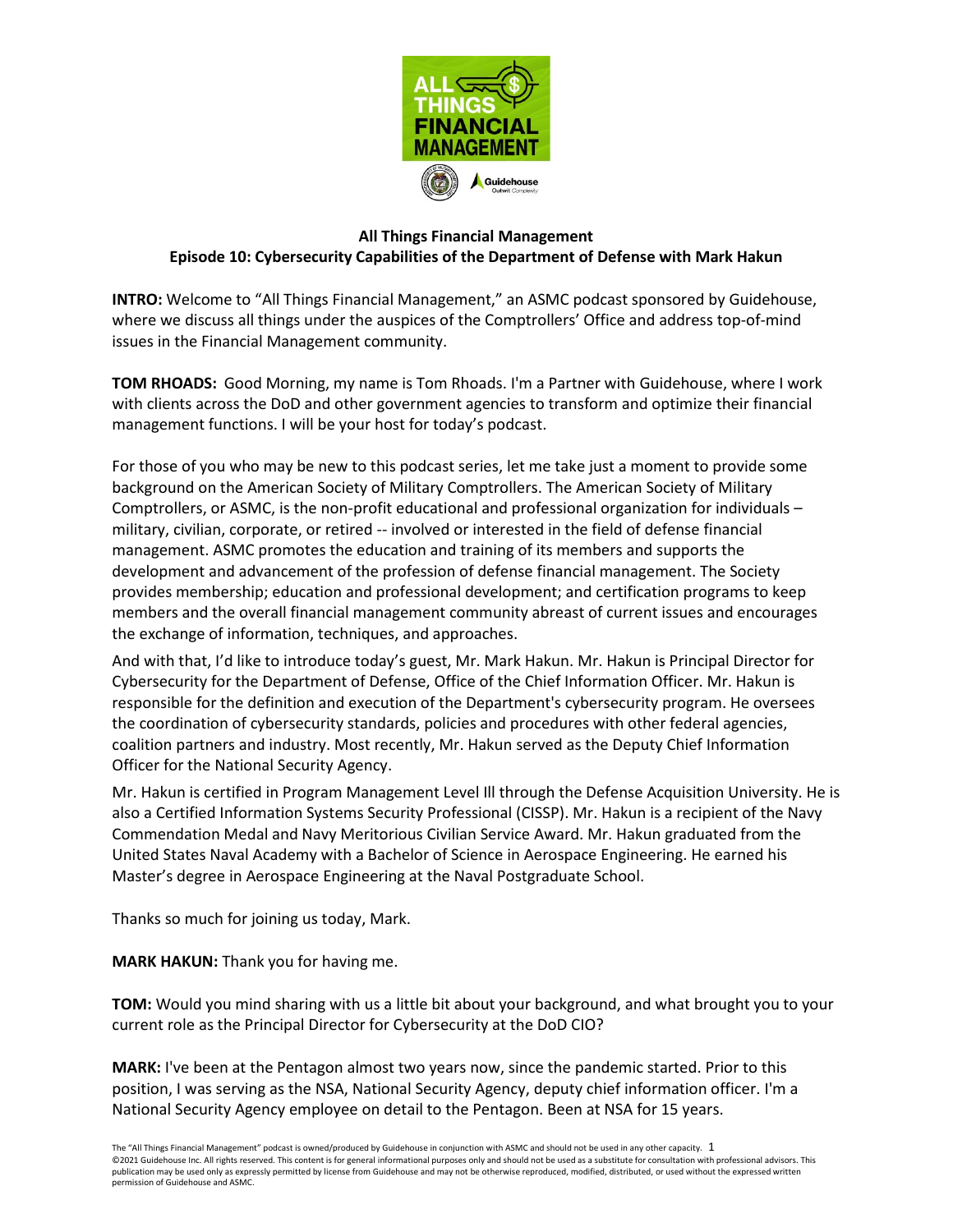

All the time prior to the CIO position, I was on the information insurance directory side. A lot of that was working acquisition programs, like public key infrastructure, key management infrastructure.

I would come down to the Pentagon frequently to work on financial drills securing money by a budget process. So, when the position opened at the Pentagon, seemed like a natural fit to my career working with the Pentagon, working with military services.

Prior to my NSA career, I was a naval officer, and then worked acquisitions out in San Diego for what was then the Space and Naval Warfare Systems Command working their computer network defense programs and cross-domain solutions. So again, a natural fit to what I'm now doing at the Pentagon.

**TOM:** Well, Mark, thank you for your service. It sounds like cyber security and IT infrastructure is definitely a passion of yours.

With the advancements in technologies that are creating additional cyber risks through the use of cloud, multi-cloud and hybrid infrastructures, this coupled with distributed workforces make cyber-attacks more difficult to defend.

In our current environment, what are some of your organization's top cybersecurity initiatives for 2022?

## **MARK:**

Our top initiative for 2022 has been rolling out Zero Trust. Zero Trust now reflects a current state of play with inside the Department of Defense. Given that data is no longer resident just on our networks, or our devices; they're residing in the cloud. They're residing on external devices.

So, implementing Zero Trust is our primary focus in 2022. And it does represent a real paradigm shift for the department.

Expect in the near-term future to see things like micro-segmentation; greater emphasis on analytics that enable our defenders to understand greater volumes of data; and automation to enable faster responses.

The DoD CIO has stood up a Portfolio Management Office. This office will rationalize all the networks across the department, prioritize them, and or implement us on our path to- to engage and move out on Zero Trust in the upcoming years.

In our view, from the DoD CIO, it's not really about that the Portfolio of Management Office has to stand up. It's about coordinating the network of cybersecurity practitioners across all of DoD, and implementing those pillars as part of our Zero Trust reference architecture. So, a large undertaking inside the department.

Hand-in-hand with that is executing on the President's Cybersecurity Executive Order that was signed last May. We are looking internally across the department to better understand our existing cybersecurity capabilities such as sensors, platforms, and identify opportunities for improved collaboration and communication.

DoD continues to build partnerships with the IT and cybersecurity industry leaders to accelerate the adoption of Zero Trust principles, as well as support workforce initiatives to include advanced training of our cybersecurity workforce.

The "All Things Financial Management" podcast is owned/produced by Guidehouse in conjunction with ASMC and should not be used in any other capacity. 2 ©2021 Guidehouse Inc. All rights reserved. This content is for general informational purposes only and should not be used as a substitute for consultation with professional advisors. This publication may be used only as expressly permitted by license from Guidehouse and may not be otherwise reproduced, modified, distributed, or used without the expressed written permission of Guidehouse and ASMC.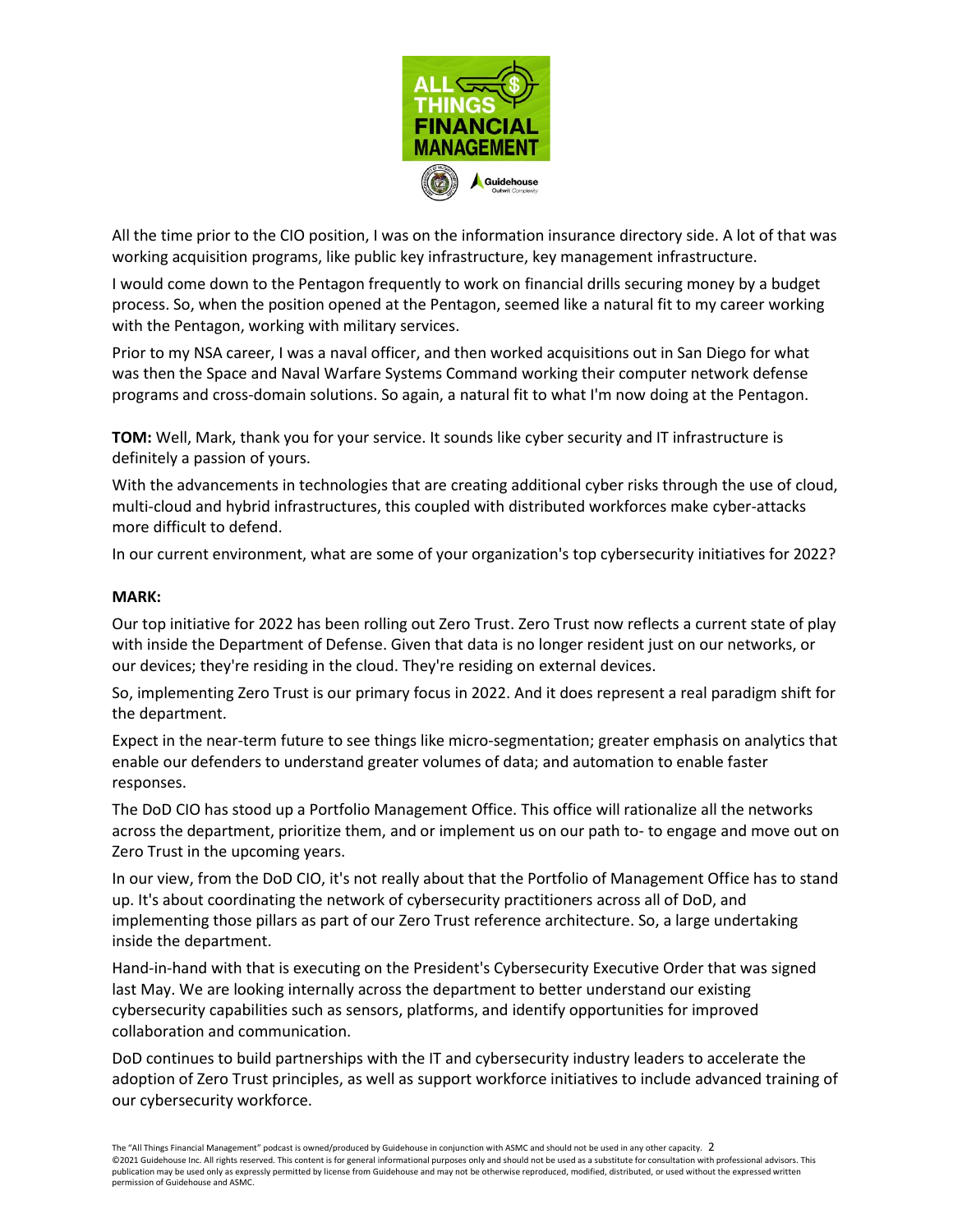

We have partnerships with the DIB that will affect the raising of standards for cybersecurity overall. Much of the technology we use today on a day-to-day basis is not unique to DoD. So, improvements made will enhance the security of all our systems.

**TOM:** Thank you, Mark. And what are some of the cybersecurity challenges your organization will face in this upcoming year?

**MARK:** Across DoD we are noticing that the threat is more sophisticated. DoD is focused on threats from advanced adversaries who bring much more sophisticated tools to both competition and crisis. More importantly, these adversaries have shown a willingness to use these capabilities in competition.

This is complicated by the fact that criminal enterprises now have the capability to affect our national interests in ways that were only theoretical five years ago, as the recent ransomware attacks have shown. Securing cloud environments across the department is also a priority and challenge for our office.

DoD will continue to use the blended enterprise and purpose-built clouds. We have more than a dozen of these purpose-built clouds in use today, and have learned a lot as we're rolling these out.

Industry is a partner in this, and we are leveraging their experience to improve how we configure these cloud capabilities. The information we gather, and the way we integrate disparate tools, platforms, and people.

In addition, the Defense Industrial Base is a partner with us as well. We partner through the DIB and gain their understanding by our partnership with CISA, the Cybersecurity Information Security Agency. Our focus is on the DIB partners. But for those not in the DIB programs, CISA is the key resource.

I'd like to highlight a couple organizations with inside DoD that work with us on the DIB on a day-to-day basis.

First there's the Defense Cyber Crime Center, better known as DC3. As the operational focal point for the Defense Industrial Base Cybersecurity Program, DC3 works with over 900 partners that range from small to large DIB-related firms.

The National Security Agency, my parent organization, has a Cyber Collaboration Center that connects with the DIB and the cybersecurity providers to prevent and eradicate foreign cyber threats.

They established collaborative relationships with these private-industry partners to achieve the collective outcomes of detecting and defeating cyber adversaries targeting national security systems, DoD, and the DIB networks.

Additionally, international partners such as NATO, our Five Eyes partners, Korea, Singapore, and others, are critical to the way that the department operates in competition with a crisis.

We have a team meeting almost every week on some topic such as cyber security, engineering, interoperability, personnel, spectrum issues, working with these foreign partners.

Additionally, as much as we need to increase and share spectrum domestically, we also need to work with our allies to figure out how we can do that in their complex environments as well.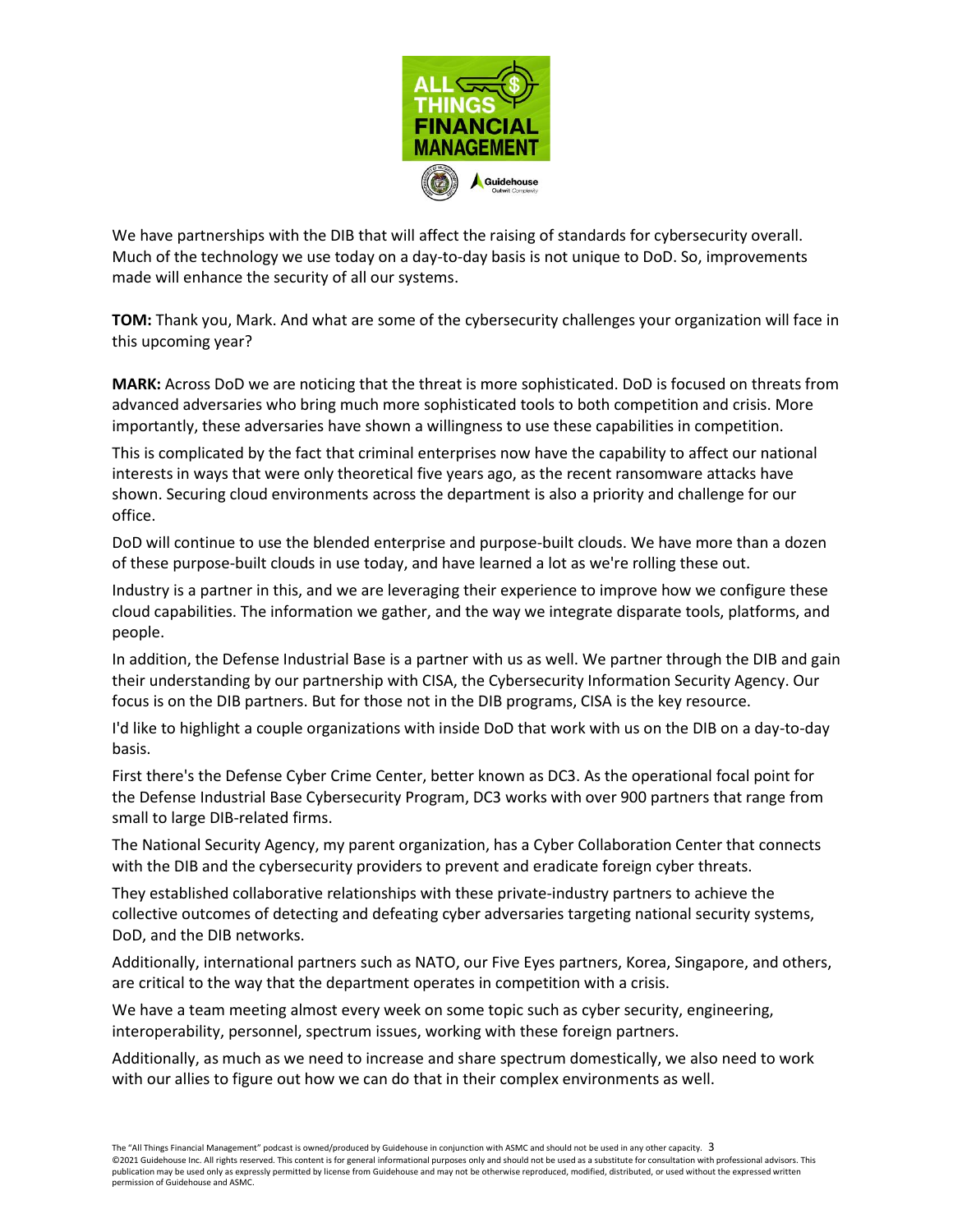

**TOM:** Mark, it sounds like your collaboration with CYBERCOM and CISA is really helping with the Zero Trust principles of both mindset or culture and methodology and strengthening that across the DoD.

Changing gears just a little bit: I know your organization is working closely with the DoD Comptroller to address the cybersecurity deficiencies found during the last financial statement audit.

What are some of the key initiatives that are being put in place to address those challenges?

**MARK:** There's a memo signed in July of 2019, known as the 12-Star Memorandum called Addressing Access Control Notifications of Findings and Recommendations from the Department of Defense financial audit.

This memo, in summer of '19 was signed jointly by the Chief Information Officer of the DoD, the former acting Chief Management Officer of the Department of Defense, and the Deputy Undersecretary of Defense Comptroller detailed several items requiring mitigation. Some of these items include the use of shared administrator or user access accounts; unnecessary assignment of privileged access; userassigned conflicting roles and duties and responsibilities; developer access to production programs; and access to production-ready code files.

Our team continues to track the compliance stats with this memorandum. Other items that were relative to this memorandum include a development promulgation of a new Department of Defense Identity, Credential, and Access Management, better known as ICAM; overarching agency-wide policy.

This overarching policy will mitigate a specific notification of finding or recommendations associated with the department's material weakness on access controls.

This policy is entering into the formal staffing process. We expect that process to complete in about a year. This time next year in 2023 we expect that signed out.

While that policy is making it through the process, we are piloting operationalizing the department's ICAM strategy, suite of services, to address the notification of finding and recommendations associated with access control and segregation of duties.

The Defense Information Systems Agency, or DISA, has been compiling the department's ICAM solution, initially focusing on those ICAM services to address the access control issues, to be followed closely by those services, which will address the segregation of duty issues.

Several components including the services of some defense agencies are pursuing component-level ICAM solutions, which will federate to the department's enterprise ICAM solution for addressing access control and segregation of duty to notification of finding and recommendations.

ICAM, coupled with the component-level policies, processes, and procedures, will help holistically address the findings, which in turn will help the department overcome that access control material weakness.

**TOM:** Do you feel that these initiatives that you're putting in place to bring in line the cybersecurity deficiencies in the audit findings; will these improve collaboration between the cyber security assessors and the FMIT auditors to gain efficiencies for the DoD?

The "All Things Financial Management" podcast is owned/produced by Guidehouse in conjunction with ASMC and should not be used in any other capacity. 4 ©2021 Guidehouse Inc. All rights reserved. This content is for general informational purposes only and should not be used as a substitute for consultation with professional advisors. This publication may be used only as expressly permitted by license from Guidehouse and may not be otherwise reproduced, modified, distributed, or used without the expressed written permission of Guidehouse and ASMC.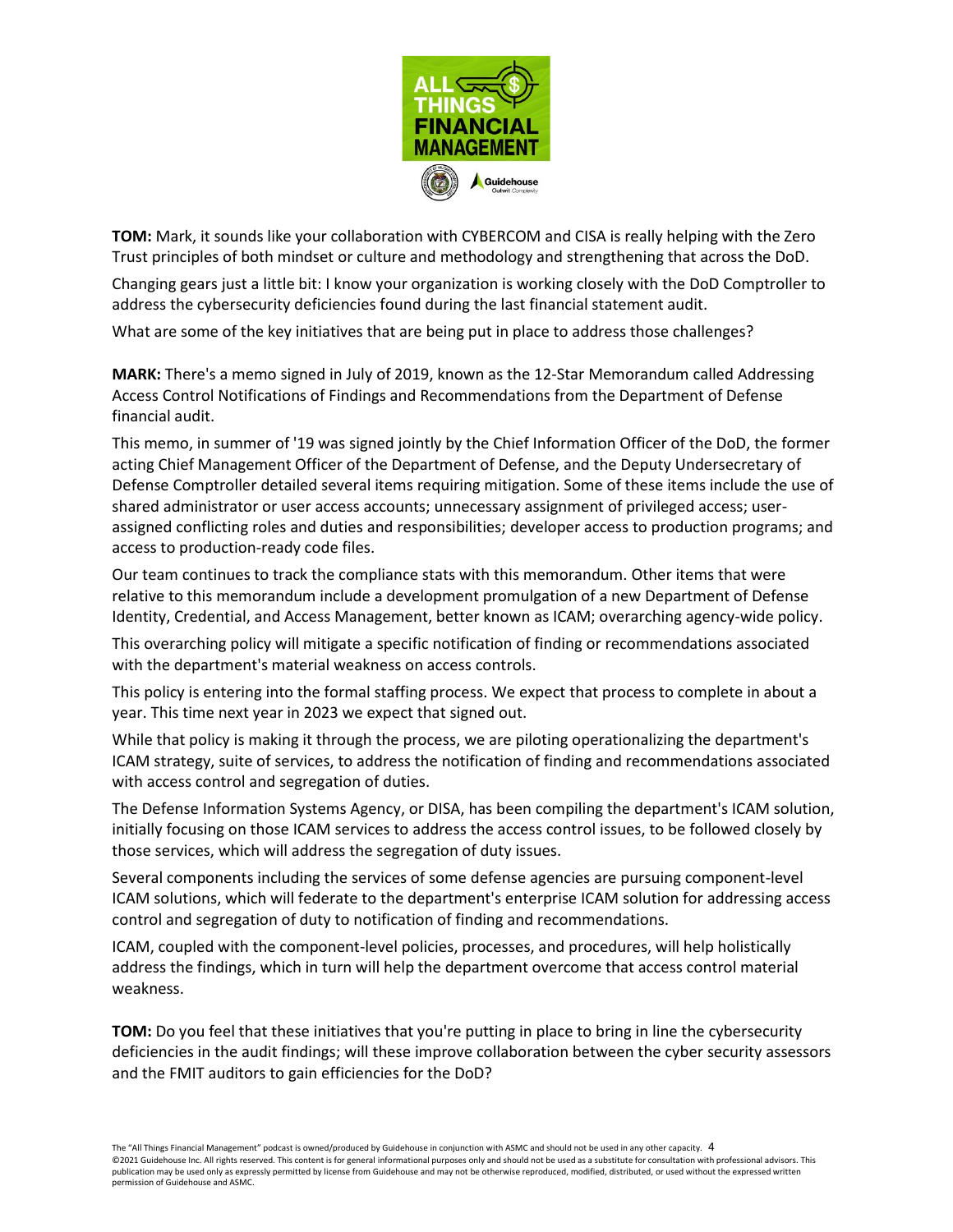

**MARK:** As you know, the Chief Information Officer team has been supporting the financial audit recommendations. It undertook a research study to determine the deltas between issues discovered during the Risk Management Framework, or RMF system assessments, and the RFD systems. A number of key findings engaged.

But before I address those findings specifically, I would like to express my deep appreciation to the systems owning components who participated in this study. These components are very generous with their time from both their chief information officers and financial management organizations, which made the study a success.

These components included the United States Air Force, the United States Army, United States Marine Corps, United States Navy, Military Retirement Fund Program, United States Army Corps of Engineers, the Defense Finance and Accounting Service, Defense Logistics Agency, Defense Health Agency, Defense Health Program, and the Defense Information Systems Agency.

This study approach included three phases. Phase one was that for each system within the study, compared with independent public accountants' information technology-controlled consistencies from the audit, with RMF documentation from our eMASS regarding similar controls from the NIST framework standards 853, assessing and securing privacy controls in federal information systems and organizations.

Phase two was met with systems authorization officials and system control assessors to gather additional details to understand reasons for the divergences. And phase three identified root causes and documented lessons learned.

Study finds included that, 1., RMF is focused on cyber security and privacy control, and doesn't look at test findings through a financial lens.

RMF testing is focused on test of design and a limited test of operational effectiveness.

RMF information technology controls sample testing is performed on a limited basis, with only a few samples selected and without guidance for those how to perform the testing.

Financial management overlay into department's RMF knowledge service is not implemented as intended.

The mapping between this special pow-853 controls, and Federal Information System Controls Audit Manual, or FISCAM, does not exist.

A limited number of RMF security control assessors and validators assess hundreds of controls in a limited period, compared to external auditors auditing a small number of controls in a longer timeframe. A lack of resources conducts thorough RMF-controlled assessments.

RMF is not designed to address Complementary User Agency, or CUECs. Some component chief information officers and authorized officials are not aware of the information technology audit findings.

And a limited or no coordination communication between the RMF, OMB, the Circular 123, and financial management improvement audit rating seen from information technology, of those audit controls. Remediation of these findings is now underway.

The "All Things Financial Management" podcast is owned/produced by Guidehouse in conjunction with ASMC and should not be used in any other capacity. 5 ©2021 Guidehouse Inc. All rights reserved. This content is for general informational purposes only and should not be used as a substitute for consultation with professional advisors. This publication may be used only as expressly permitted by license from Guidehouse and may not be otherwise reproduced, modified, distributed, or used without the expressed written permission of Guidehouse and ASMC.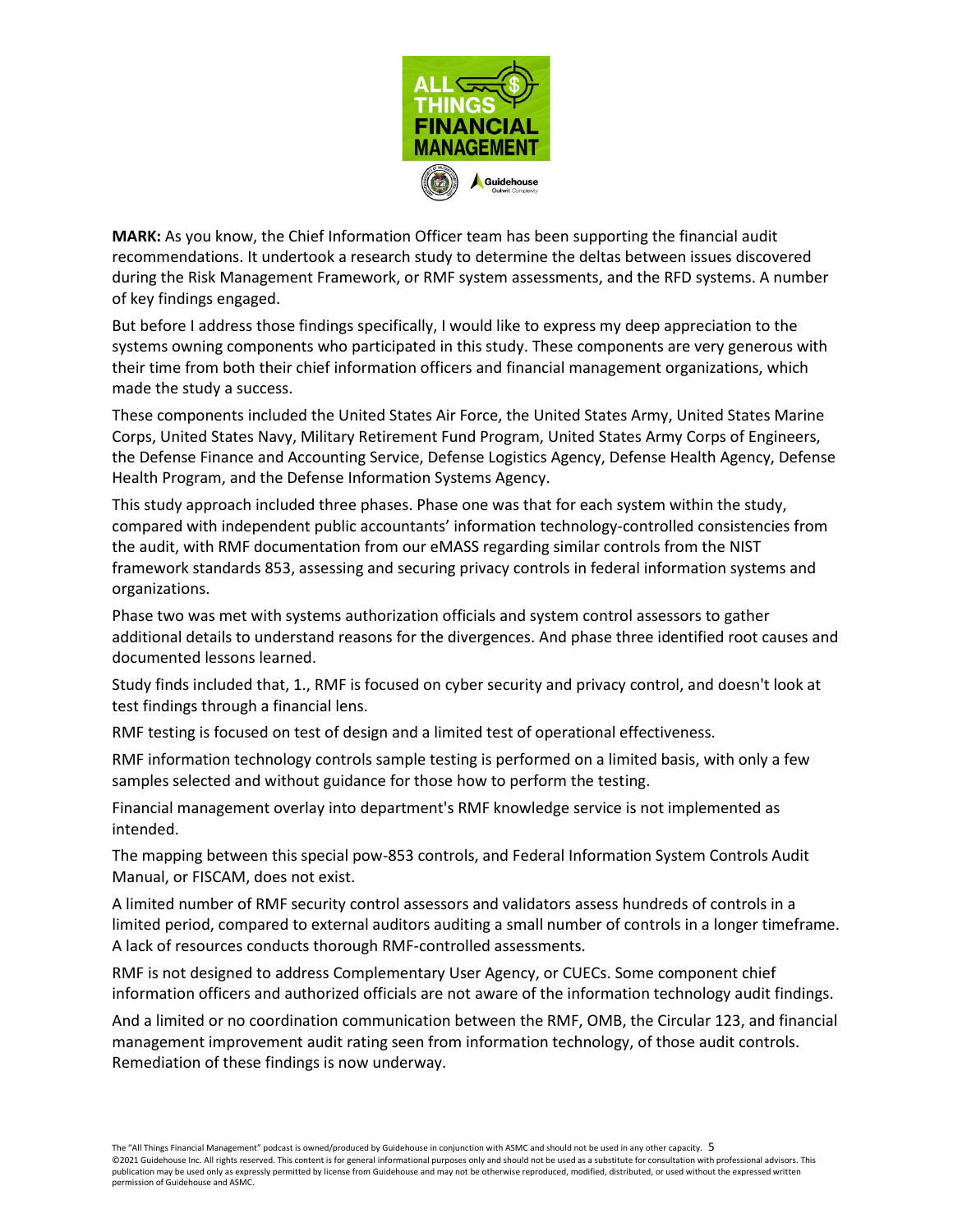

**TOM:** Well, hopefully it sounds like the RMF overlay will help bring the cybersecurity assessors and the auditors into line to help eliminate future findings going forward. Mark, you touched on this a little bit earlier. Can you tell us a little bit about President Biden's new Executive Order on improving the nation's cybersecurity? And any impact it's had on your strategies or plans?

**MARK:** The Executive Order 14028 is primarily focused on improving the cyber security of the federal civilian executive branch. Consequently, most of the EO's guidance has confirmed what the department has already implemented, such as multi-factor authentication, or as instituting a Zero Trust cyber security architecture.

We assess that the biggest impact for us is that the EO specifies certain tasks to accomplish within a specified time period, to ensure DoD's national security systems meet or exceed those standards of the federal information systems.

Not surprisingly, the EOs and NSS requirements echo those found in the 19 January of 2022 National Security Memorandum number 8 to improve the cybersecurity of the national security systems of the DoD and the IC.

**TOM:** Thank you, Mark. Cyber adversaries are getting more sophisticated, security attacks and specifically ransomware attacks have increased dramatically over the pandemic. Has this been an issue for DoD, or any of its industry partners?

**MARK:** As you've seen in the news over the last few years, there've been a number of major cybersecurity incidents. We have spent a great deal of time identifying and remediating events, such as SolarWinds, Pulse Connect Secure, Log4j. The DoD has been able to manage these responses to these incidents with minimal impact to our network's admissions.

As for ransomware, the DoD has a robust defense and defense in-depth strategy, and the effects of ransomware and networks admission has been minimal. The DoD has not detected any increase in impact of ransomware during the pandemic.

We have and continue information sharing with the Defense Industrial Base sector. We share industry standards on ransomware, mitigation strategies, and through findings with our industrial partners through the DIB's CS program.

**TOM:** Thank you, Mark. And for our last question, we'd like to wrap up with this: what you know now, and at this point in your career, what advice would you offer to new careerists who are just starting out?

**MARK:** So, as I reflect on my career, my background was not in cybersecurity. I was a naval officer. I wanted to fly in the mid-'80s, my degrees are in aerospace engineering. I did not picture myself working in the cyber field.

I was part of the last Naval Academy class that did not have to buy their own personal computer. My last active-duty shift was on a shift without a LAN. So, the information on cybersecurity was not on my radar.

The "All Things Financial Management" podcast is owned/produced by Guidehouse in conjunction with ASMC and should not be used in any other capacity. 6

©2021 Guidehouse Inc. All rights reserved. This content is for general informational purposes only and should not be used as a substitute for consultation with professional advisors. This publication may be used only as expressly permitted by license from Guidehouse and may not be otherwise reproduced, modified, distributed, or used without the expressed written permission of Guidehouse and ASMC.